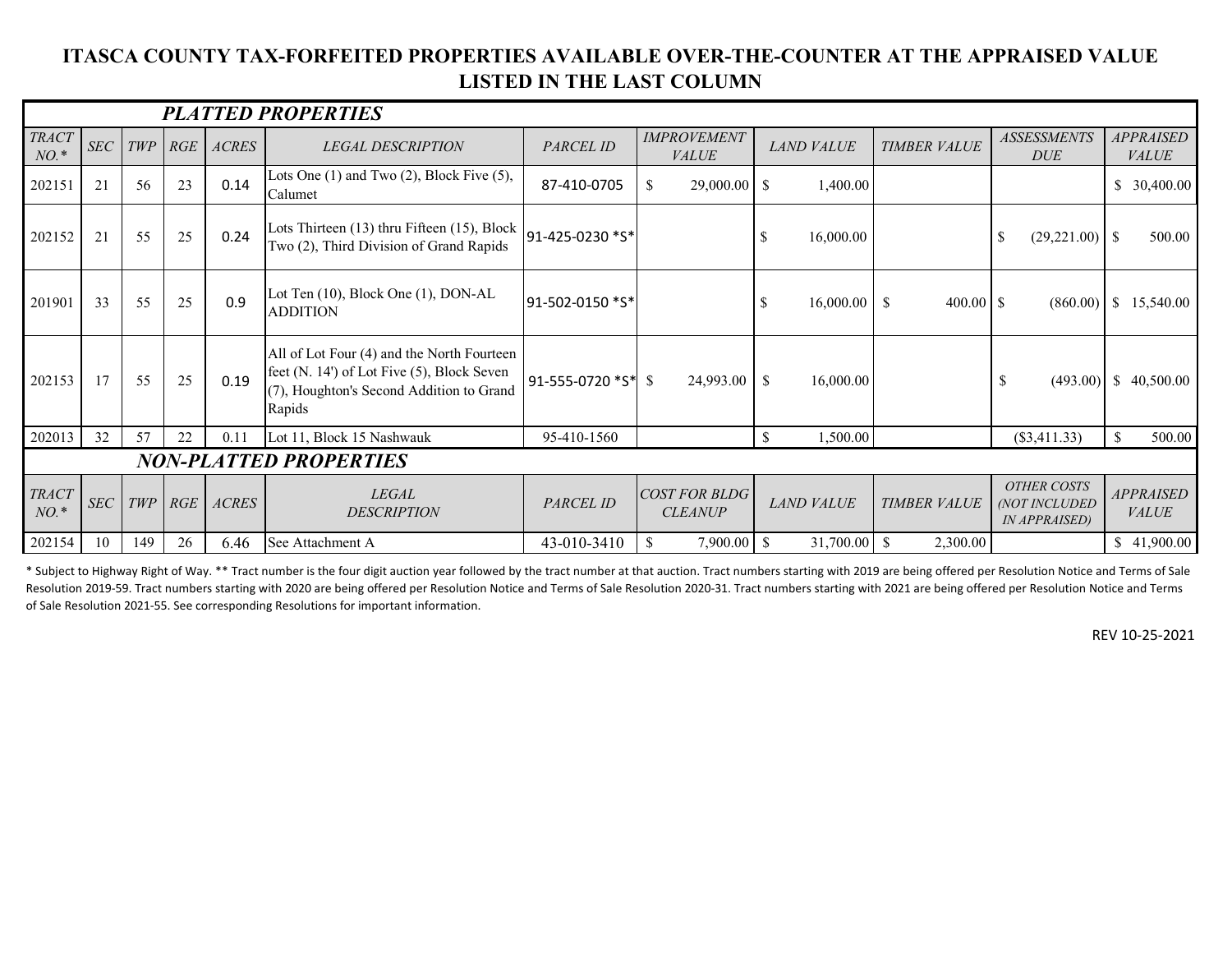## **ATTACHMENT A**

## *TAX FORFEIT COUNTY PARCEL IN SECTION 13-56-23 & 12-53-23*

| 18-013-1405 | <b>PARCEL # Legal description</b><br>Tract of land in the Southeast Quarter of the Northeast Quarter (SE of NE), Section Thirteen (13), Township Fifty-<br>six (56) North, Range Twenty-three (23), West of the Fourth Principal Meridian, according to the United States<br>Government Survey thereof, described as follows: "Assume the West boundary line of the SE of NE, to be due<br>North and South. Starting at the Southwest corner of the SE of NE; thence due North along the West boundary of<br>the SE of NE a distance of 300.89 Feet to the point of beginning; thence North 56 degrees 44 minutes East a<br>distance of 273.26 Feet to the right of way of Old Highway U.S. #65; thence South 33 degrees 16 minutes East<br>along said highway right of way a distance of 75.00 Feet; thence South 56 degrees 44 minutes West a distance of<br>322.46 Feet to the West boundary of the SE of NE; thence due North along the West boundary of the SE of NE a<br>distance of 89.70 Feet to the point of beginning. This comprises an area of approximately 0.52 acres.<br>Subject to (a) the terms and provisions of that certain written indenture of date April 10, 1908, between the<br>Harrison Iron Mining Company, the Great Western Mining Company, a Minnesota corporation, and the Duluth<br>Missabe & Northern Railway Company, a Minnesota corporation, covering a right of way for railroad purposes<br>upon, over and across certain parts of the said and other premises; and (b) to all existing easements for public<br>highways and roadways and to all railroad rights of way occupied or granted upon, over or across the above<br>described premises, or any part thereof.<br><b>AND</b><br>That certain plat of land located in the Southeast Quarter of the Northeast Quarter (SE of NE), Section Thirteen<br>(13), Township Fifty-six (56) North, Range Twenty-three (23), West of the Fourth Principal Meridian, Itasca<br>County, Minnesota, described by metes and bounds as follows: "The location of the point of beginning is as<br>follows: "Starting at a point on the North and South 1/16 line of the SE of said Section 13 which is 458.8 Feet<br>North of the South 1/16 corner of said quarter section; thence Southeast at an angle of 48 degrees 08 minutes<br>turned from South to Southeast a distance of 59.0 Feet to the point of beginning, said point being on a<br>prolongation of the North right of way line of a roadway passing through the plat of the Carpenter-Hill-Wahlstrom<br>Subdivision, which lies in the SW of NE, said Section 13.<br>Starting at the point of beginning and turning at an angle of 104 degrees 52 minutes from the point on the North<br>and South 1/16 line to the Northeast; thence a distance of 171.5 Feet to the intersection of this line and the<br>Southwest right of way line of the present State Highway through the SE of NE; thence Southeast along R/W at an<br>angle of 90 degrees 00 minutes turned from Southwest to Southeast a distance of 75.0 Feet to a point on the right<br>of way line; thence Southwest at an angle of 90 degrees 00 minutes, turned from Northwest to Southwest, a<br>distance of 171.5 Feet; thence Northwest at an angle of 90 degrees 00 minutes turned from Northeast to Northwest<br>a distance of 75.0 Feet to the point of beginning. Said tract contains 0.30 acres, more or less."<br>SUBJECT TO all existing easements for public highways and roadways and to all railroad rights of way occupied<br>or granted upon, over or across the above described premises, or any part thereof. |
|-------------|-----------------------------------------------------------------------------------------------------------------------------------------------------------------------------------------------------------------------------------------------------------------------------------------------------------------------------------------------------------------------------------------------------------------------------------------------------------------------------------------------------------------------------------------------------------------------------------------------------------------------------------------------------------------------------------------------------------------------------------------------------------------------------------------------------------------------------------------------------------------------------------------------------------------------------------------------------------------------------------------------------------------------------------------------------------------------------------------------------------------------------------------------------------------------------------------------------------------------------------------------------------------------------------------------------------------------------------------------------------------------------------------------------------------------------------------------------------------------------------------------------------------------------------------------------------------------------------------------------------------------------------------------------------------------------------------------------------------------------------------------------------------------------------------------------------------------------------------------------------------------------------------------------------------------------------------------------------------------------------------------------------------------------------------------------------------------------------------------------------------------------------------------------------------------------------------------------------------------------------------------------------------------------------------------------------------------------------------------------------------------------------------------------------------------------------------------------------------------------------------------------------------------------------------------------------------------------------------------------------------------------------------------------------------------------------------------------------------------------------------------------------------------------------------------------------------------------------------------------------------------------------------------------------------------------------------------------------------------------------------------------------------------------------------------------------------------------------------------------------------------------------------------------------------------------------------------------------------------------------------------------------------------------------------------------------------------------------------------------------------------------------------------------------------------------------------------------------------------------------------------------------------------------------------------------------------------------------------------------------------------------------------|
|             | The premises herein conveyed or building erected thereon are not to be used by the said Alexander W. Heyblom<br>and Judith M. Heyblom or their assigns for the sale of meats, groceries, vegetables, or any other article usually<br>sold in connection with a meat and grocery business.                                                                                                                                                                                                                                                                                                                                                                                                                                                                                                                                                                                                                                                                                                                                                                                                                                                                                                                                                                                                                                                                                                                                                                                                                                                                                                                                                                                                                                                                                                                                                                                                                                                                                                                                                                                                                                                                                                                                                                                                                                                                                                                                                                                                                                                                                                                                                                                                                                                                                                                                                                                                                                                                                                                                                                                                                                                                                                                                                                                                                                                                                                                                                                                                                                                                                                                                               |
|             | Subject to Itasca County Zoning and Building Ordinances. Registered land.                                                                                                                                                                                                                                                                                                                                                                                                                                                                                                                                                                                                                                                                                                                                                                                                                                                                                                                                                                                                                                                                                                                                                                                                                                                                                                                                                                                                                                                                                                                                                                                                                                                                                                                                                                                                                                                                                                                                                                                                                                                                                                                                                                                                                                                                                                                                                                                                                                                                                                                                                                                                                                                                                                                                                                                                                                                                                                                                                                                                                                                                                                                                                                                                                                                                                                                                                                                                                                                                                                                                                               |